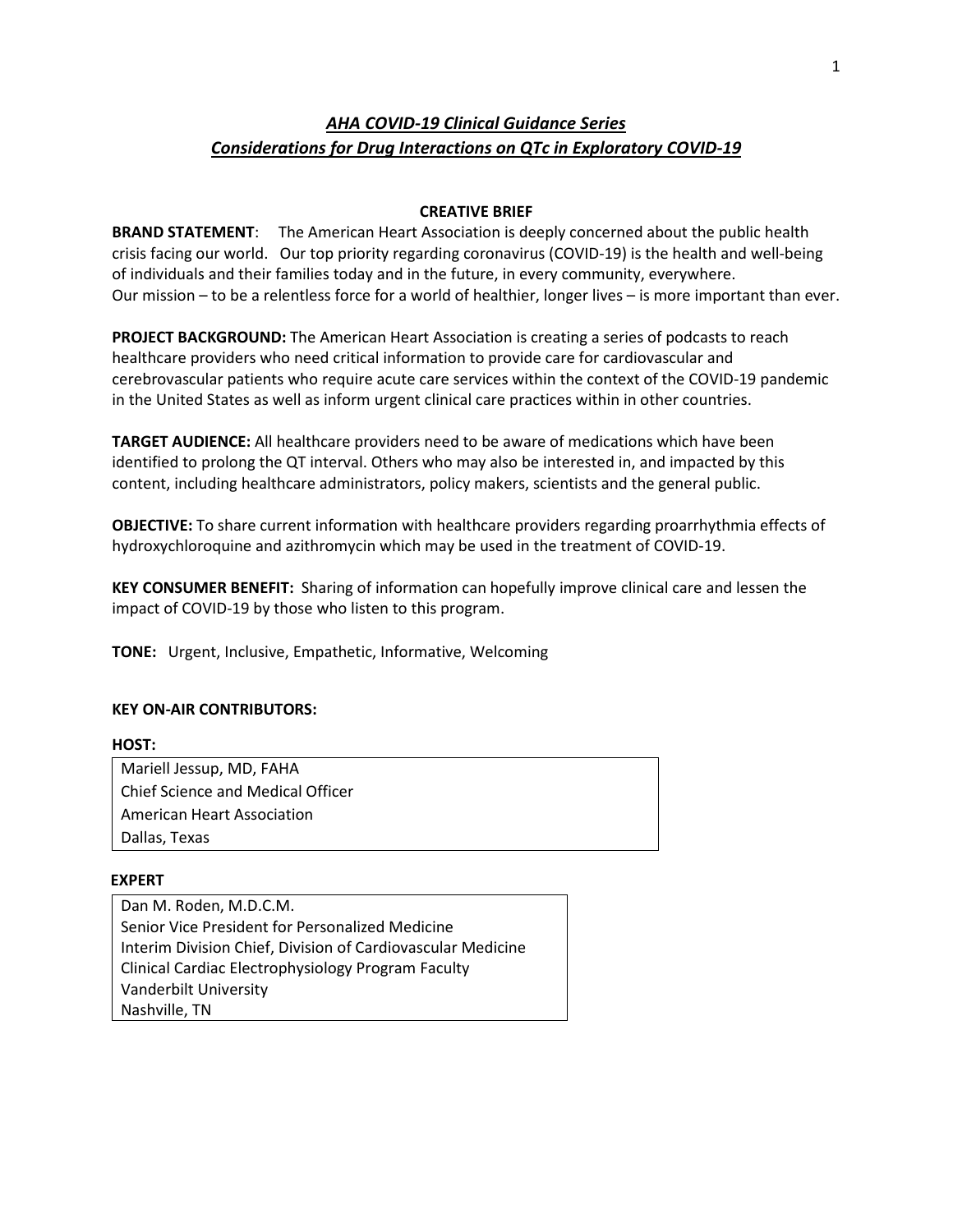#### **RUN OF SHOW**

#### **SHOW OPEN (3 MIN)**

Welcome to our American Heart Association Podcast discussing Considerations for Drug Interactions on QTc in Exploratory COVID-19

#### **Mariell introduces herself.**

**GUEST INTRO** (30 SEC) I'm very excited to have Dr. Dan Roden join me today

Dr. Roden is Senior Vice President for Personalized Medicine Interim Division Chief, Division of Cardiovascular Medicine Clinical Cardiac Electrophysiology Program Faculty Vanderbilt University in Nashville, TN

Welcome to the podcast Dr. Roden

# **Q &A (15 min)**

1. How does your community decide that a drug causes TdP (Torsades de Pointes)?

Databases, in vitro, case reports. Crediblemeds.org website. I think it is fair to say that while he in vitro, clinical and epidemiologic data all show that both HCQ and azithromycin can provoke arrhythmias, the risk ordinarily seems small – nothing like sotalol or dofetilide or methadone. But what we don't know is what happens in the patient with covid-19.

2. What do clinicians do to identify patients at risk?

Certain risk factors are well known … female sex, hypokalemia, Underlying heart disease, recent conversion from AF. long baseline QT including patients with the congenital long QT syndrome. Cutoff not well described but 500 msec seems reasonable for QTc.

3. Is there something special about the COVID-19 patient?

No real data yet, but causes for concern: Hypokalemia may be common in the ICU. There's some evidence that systemic inflammation can prolong QT. Fever is well known to make some genetic arrhythmia syndromes worse and there is a bit of data that fever may also prolong QT.

4. If drugs with TdP potential must be given, how should they best be monitored?